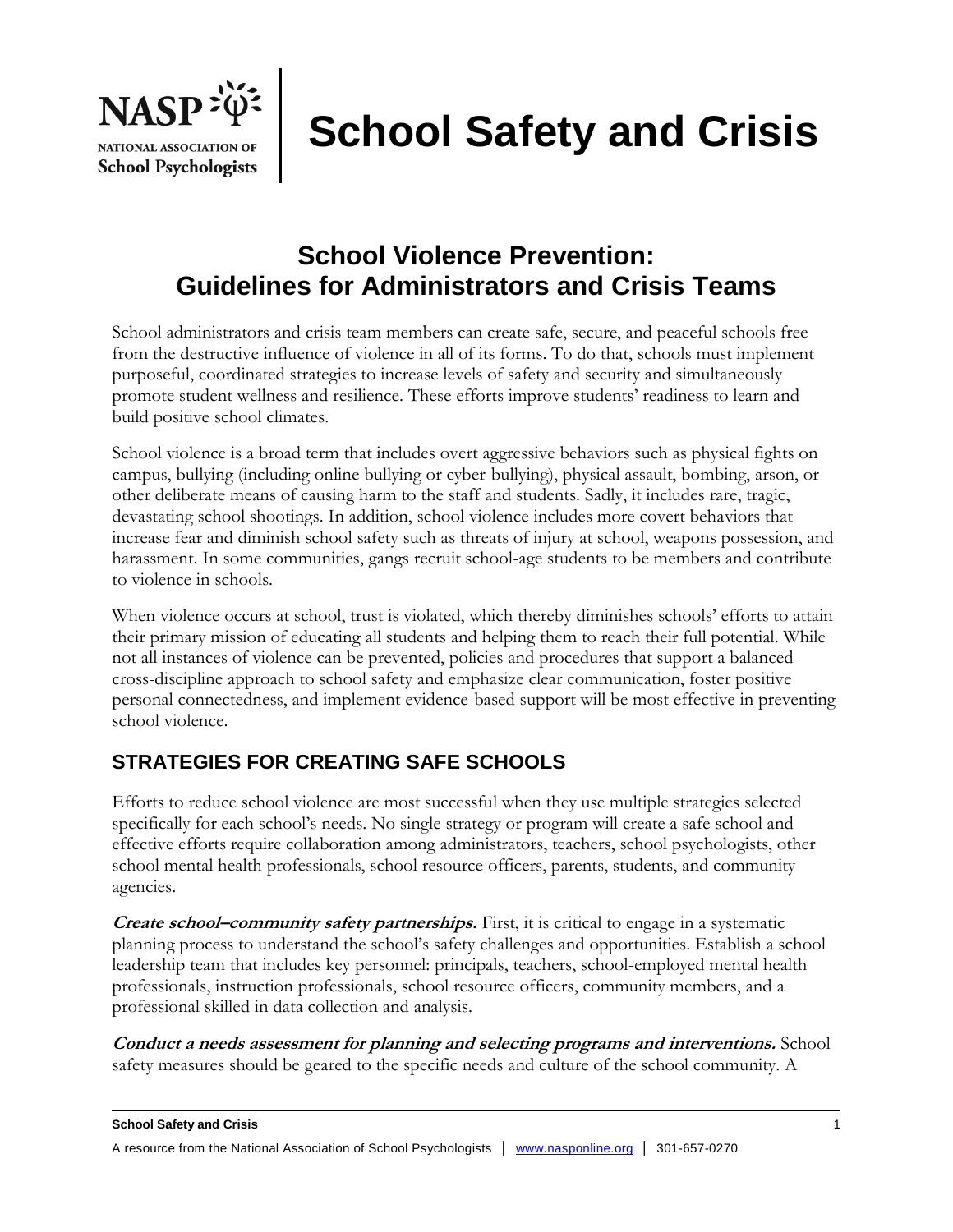needs assessment can identify strengths and risks, such as the types of violence that occur, the context in which they occur, the most frequent victims, and the effectiveness of discipline procedures and existing intervention efforts. The needs assessment should also look at staff members' specific strengths and existing resources that may be deployed more effectively. The resulting data help guide decisions regarding program and strategy selection and professional development.

**Establish comprehensive school crisis response plans.** It is critical to have crisis plans for multiple crisis situations with clearly defined roles for each member of the multidisciplinary crisis team. Plans should also consider the importance of the mental health response to minimize the traumatic impact of such events. Therefore, crisis response plans should have explicit procedures for reaffirming physical health, ensuring perceptions of safety and security, reestablishing social support, evaluating psychological trauma risk, and providing the interventions appropriate for the level of risk.

**Balance measures to ensure both physical and psychological safety.** Intruder-based, armed violence is not only extremely rare but also extremely difficult to prevent. Solutions that may seem obvious and simple, such as metal detectors and armed security officers may not be the most effective means of prevention. Schools cannot be barricaded against all possible harm. Trying to do so is counterproductive to maintaining a healthy learning environment. Excessive building security does not promote a sense of safety or student well-being (and can undermine it), nor does it provide a guarantee of safety when an armed intruder is willing to die. Reasonable physical security—such as locked doors; lighted and monitored hallways; and visitor check-in, check-out systems—must be combined with violence prevention and positive behavior supports.

**Enhance efforts to create and maintain a positive school climate that promotes learning, psychological health, and student success.** School administrators must balance physical security with efforts that foster student resiliency, connectedness, and social competency. Central to this effort is helping students and their families feel valued and personally invested in keeping their schools safe. This relates to teaching codes of conduct, bullying prevention, conflict resolution, personal responsibility, respect, and compassion. Promoting trusting student-adult relationships is essential to students feeling safe and empowered to report potentially dangerous activity (including threats of violence and suicide). Such reporting is one of the most effective school safety strategies.

**Respond systematically to all threats made by students.** Schools can and must respond to all threats that students (and others) make on school campuses. Use a threat assessment approach for evaluating and intervening with students' potential violent behavior. Although research shows that the vast majority of student threats of school violence do not result in actual violence, they nonetheless provide opportunities to better understand and respond to any special needs of the students making the threats and the students being threatened. Each threat needs to be reviewed and threat response efforts at school should be based on research-validated procedures. Collaboration and communication with other education, mental health, and law enforcement agencies is essential to an effective process, which should be incorporated into the school safety plan and training.

**Promote antiviolence initiatives that include prevention programs for all students.** General interventions include school-wide violence prevention programs. These activities encourage all students to experience positive emotional development and to use nonviolent means to resolve their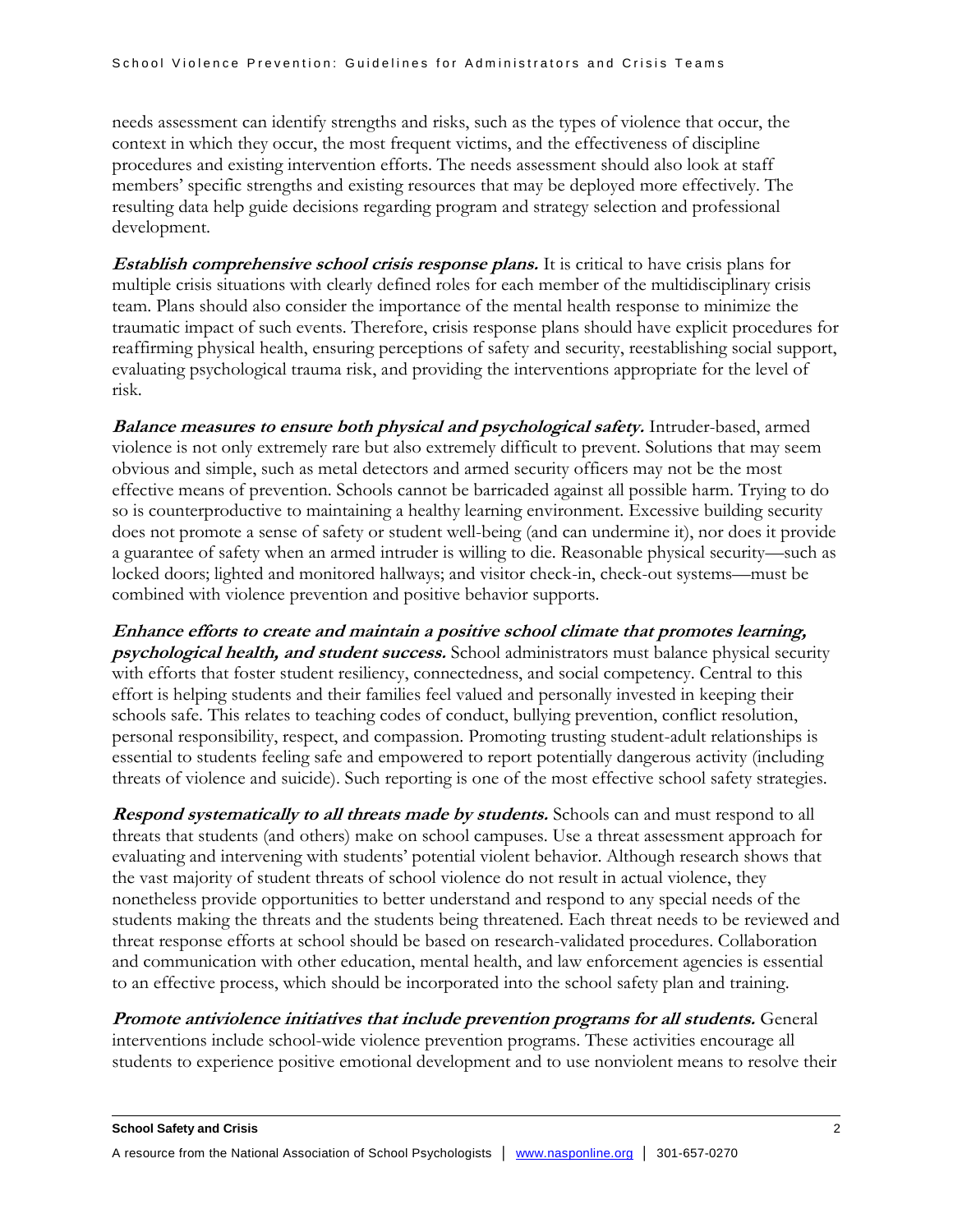personal conflicts. Such programs are natural bridges between interventions that focus on individual change and those seeking to establish the positive climate and culture of the school.

*Provide adequate access to mental health services and supports.* **Mental health, behavior,** safety, and learning are integral to one another. Yet only a fraction of students in need actually receive mental health services, and among those who do, the majority access those services in school. In many schools, however, the availability of school-based mental health professionals remains inadequate. School administrators should consider how their school-based mental health personnel are engaged and then consider advocating for more staff members if necessary. School psychologists, counselors, and social workers can offer assessment and counseling to students and can consult with families and teachers to provide effective interventions and supports. They are trained to do so within multitiered systems of support, such as Response to Intervention, which promotes learning and sustainability of supports over time.

**Intervene with students who experience significant school behavioral adjustment problems.** Implement strategies that foster students' social–emotional skills that are associated with adaptive coping and resilience. For students who are experiencing social and/or psychological distress, the complex problems they face require the coordination of interventions across school and community agencies. Schools alone cannot address the myriad needs of these students. For this small number of students, cooperative agreements may be needed with community mental health, juvenile probation, child welfare services, alcohol and drug treatment, and other youth and family-serving agencies.

#### **SUMMARY**

There is no single or simple solution to making schools safe. It is a multifaceted, ongoing effort that requires commitment and participation from all stakeholders. Any act of school violence is unacceptable; so is failing to act with clarity and diligence on the lessons learned from so many tragedies and honed by the work of educators across the country. The challenge for school leaders and mental health professionals is to work together to put that knowledge into practice. When an entire community commits to reducing violence, the health and well-being of its children and youth are enhanced.

#### **REFERENCES**

- Brock, S.E., Nickerson, A.B., Reeves, M.A., Jimerson, S.R., Lieberman, R.A., & Feinberg, T.A. (2009). *School crisis prevention and intervention: The PREPaRE model*. Bethesda, MD: National Association of School Psychologists.
- Brock, S.E., & Jimerson, S.R. (Eds.). (2012). *Best practices in crisis prevention and intervention in the schools* (2nd ed.). Bethesda, MD: National Association of School Psychologists.
- Cornell, D.G., & Allen, K. (2011). Development, evaluation, and future directions of the Virginia Student Threat Assessment Guidelines. *Journal of School Violence*, 10, 88–106. doi:10.1080/15388220.2010.519432.
- Sprague, J.R., & Horner, R.H. (2012). *School-wide positive behavioral interventions and supports: Proven practices and future directions*. In S.R. Jimerson, A.B. Nickerson, M.J. Mayer, & M.J. Furlong

**School Safety and Crisis** 3